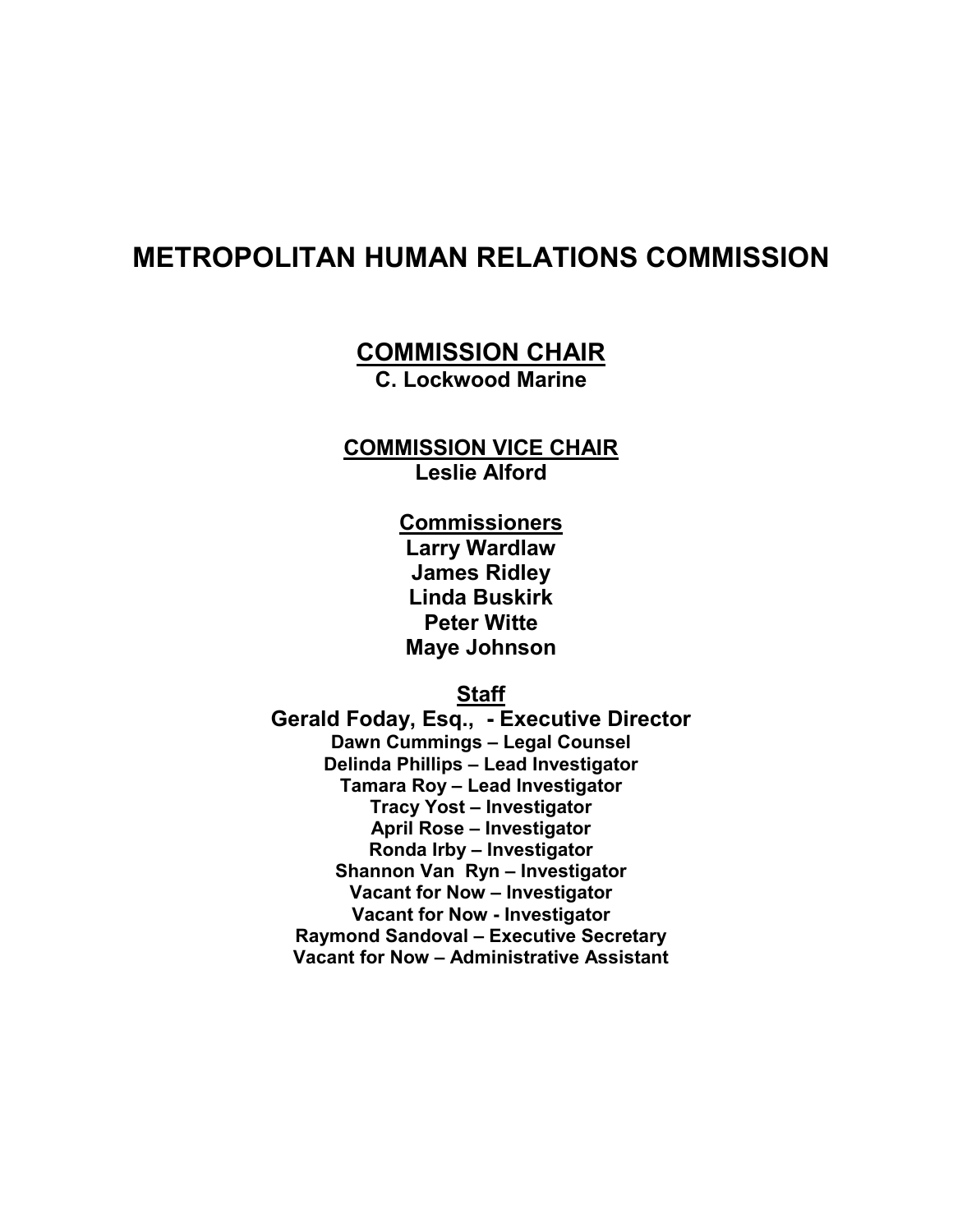# METROPOLITAN HUMAN RELATIONS

The Metropolitan Human Relations Commission ("MHRC") was established by the Common Council of Fort Wayne to "administer and enforce" anti-discrimination legislation within the territorial boundaries of the City of Fort Wayne. As primary basis for establishing MHRC, the Mayor and Common Council decreed the following:

"Discrimination in social, cultural and economic life in Fort Wayne against any person or persons because of race, sex, color, religion, handicap, ancestry, national origin, or place of birth, is contrary to American principles and is harmful to the social, cultural, and economic life of the city. Discrimination, particularly in employment opportunities, public accommodations and housing, increases the burden and cost of government; and, such discrimination contributes to increased crime, vice, juvenile delinquency, fires and other evils thereby affecting the public safety, public health, and general welfare of the community. It is therefore deemed to be in the best interests of the city to create a metropolitan Commission to administer and enforce anti-discrimination legislation and ordinances, all as authorized by the Indiana Civil Rights Act."

The Commission continues to maintain a high level of productivity in case resolutions, reducing case age in the office, and implementing stringent case processing protocols to ensure timely resolution of cases. MHRC has set measurable goals to increase quality of compliance with the regulations of its federal partners, the United States Equal Employment Opportunity Commission ("EEOC"), and the United States Housing and Urban Development ("HUD"). MHRC's contractual commitment continues to increase. This continuing increase translates to increase revenue from EEOC and HUD, thereby reducing the Commission's reliance on property tax dollars.

### VISION STATEMENT

MHRC is focused and committed to creating an environment in the City of Fort Wayne that will produce an inclusive community where trust, acceptance, fairness and equality are the City's norms. To achieve this vision, the Commission must be FIT…Fair, Impartial, and Thorough in all material aspects.

### GOALS

l

- To continue to expeditiously investigate all credible allegations and/or conditions that create or promote adverse effects on persons and/or sections of the City, or conditions and/or allegations that result in a discriminatory treatment of persons and/or sections of the City on the bases enumerated in Ordinance G-21-78.
- II. To expand outreach activities, especially in housing and public accommodation, to schools and colleges within the territorial boundaries of the City of Fort Wayne. This will include continued partnering with lending institutions and housing providers to promote fair housing and fair lending practices.
- III. To advertise MHRC's educational programs and activities to surrounding localities that do not have MHRC type entity in order to create additional revenue generating scheme for the Commission.
- IV. To partner with employers who have "best practices" type programs in their workplaces. MHRC will encourage the sharing of such programs with smaller businesses in a mentoring kind of spirit.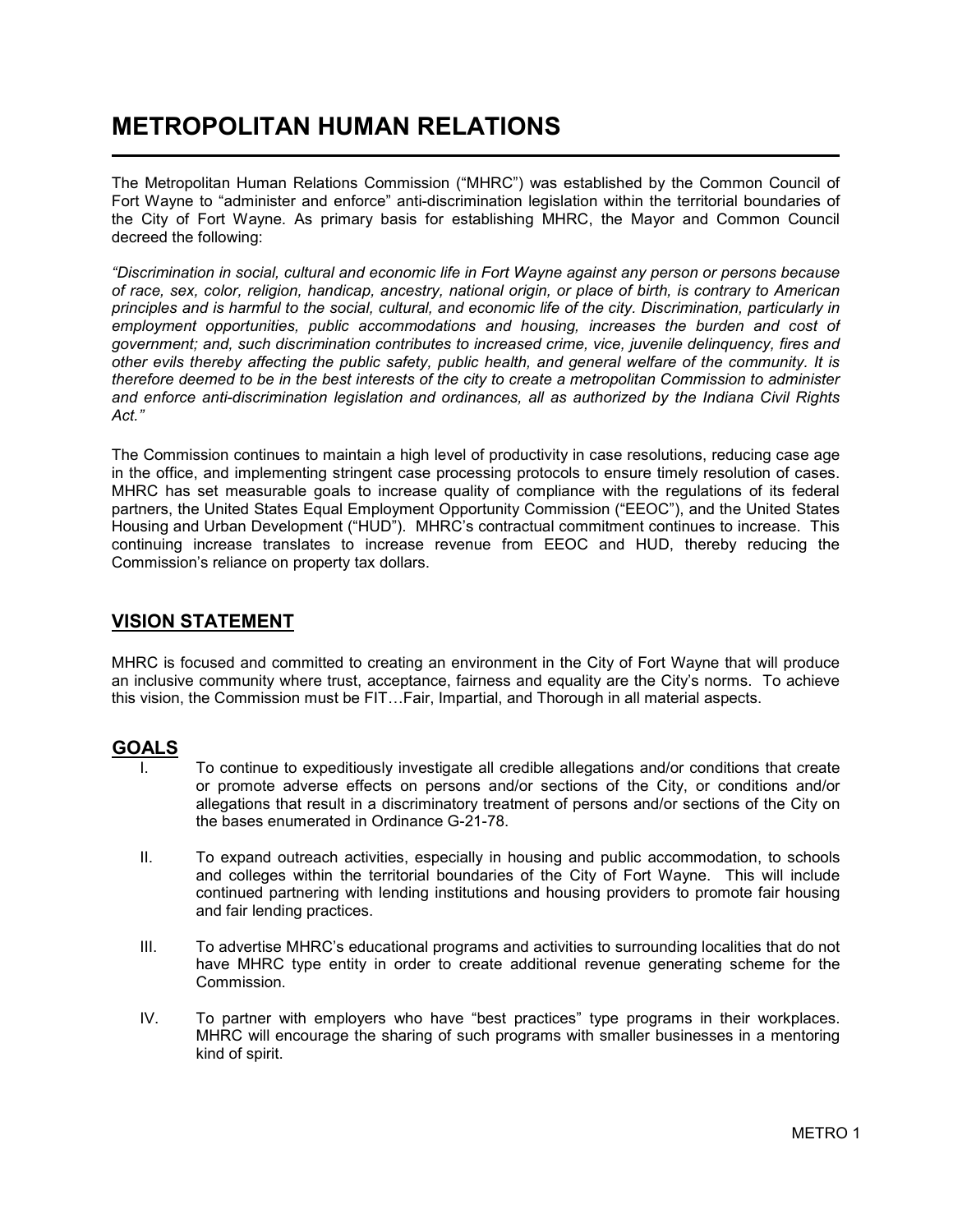- V. To provide channels of communication among various racial, religious and ethnic groups in the City.
- VI. To provide community mediation services to assist with inter-group conflicts.
- VII. To develop Commission employees into first rate fair, impartial, and thorough civil rights workers.
- VIII. To expand MHRC's grant writing activities to seek resources that will enable MHRC to partner and share those resources with local organizations that provide human relations type services to residents of the City in the areas of housing, employment, and education, etc.
- IX. To expand the Commission's alternative dispute resolution program (mediation and conciliation). This may even include securing outside mediators to assist in mediating and conciliating cases pending before the Commission.
- X. To actively work with departments of local governments so as to utilize whatever existing programs, equipments, or personnel they may have and can share in order to help avoid duplicity/redundancy/ and costs in operations.
- XI. To ensure that the Commission secures the necessary tools needed to enable it to provide services that are packaged in professionalism but not at the expense of cost effectiveness.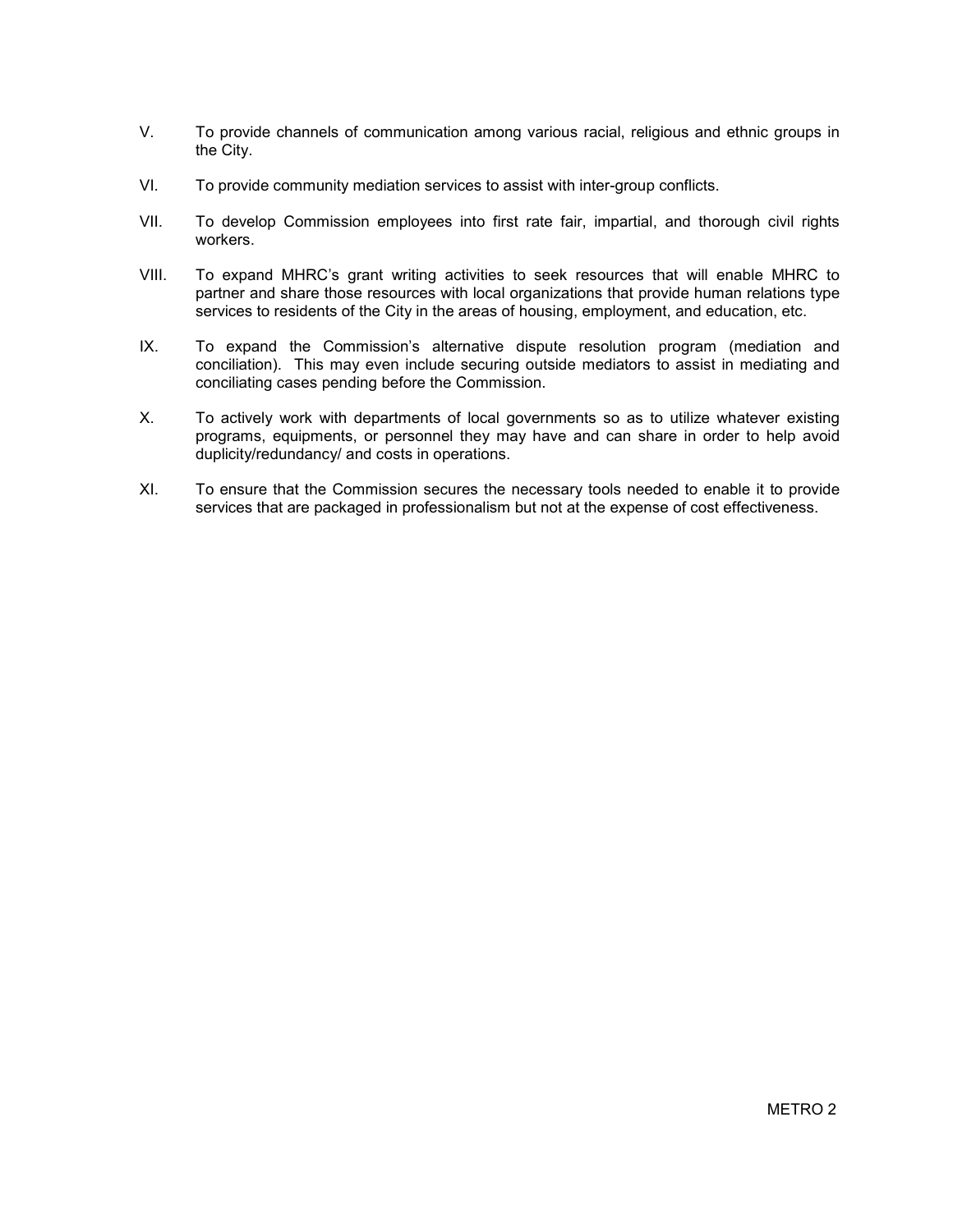#### METROPOLITAN HUMAN RELATIONS Dept # 010-005-OFFC 2008 BUDGET COMPARISON

|                           |                                                  |    | 2006<br>2007<br><b>ACTUAL</b><br><b>APPROVED</b> |    |                          | 2008<br><b>SUBMITTED</b> | \$ INCREASE<br>(DECREASE)<br>FROM 2007 APPR<br>TO 2008 | % CHANGE<br>FROM 2007 APPR<br>TO 2008 |             |  |
|---------------------------|--------------------------------------------------|----|--------------------------------------------------|----|--------------------------|--------------------------|--------------------------------------------------------|---------------------------------------|-------------|--|
| 4111                      | <b>WAGES-REG</b>                                 | \$ | 393,869                                          | \$ | 449,833                  | \$                       | 460,386                                                | \$<br>10,553                          | 2.35%       |  |
| 4131                      | <b>PERF</b>                                      |    | 21,665                                           |    | 25,000                   |                          | 32,227                                                 | 7,227                                 |             |  |
| 4132                      | <b>FICA</b>                                      |    | 29,172                                           |    | 34,412                   |                          | 35,220                                                 | 808                                   |             |  |
| 4134                      | <b>GROUP HEALTH INSUR</b>                        |    | 94,200                                           |    | 102,000                  |                          | 108,000                                                | 6,000                                 |             |  |
| 4136                      | <b>UNEMPLOYMENT</b>                              |    | 204                                              |    | 450                      |                          | 460                                                    | 11                                    |             |  |
| 4137                      | <b>WORKERS COMP</b>                              |    | 888                                              |    | 696                      |                          | 756                                                    | 60                                    |             |  |
| 413A                      | PERF/FRINGE                                      |    | 11,815                                           |    | 13,496                   |                          | 13,812                                                 | 316                                   |             |  |
|                           | <b>TOTAL 4100</b>                                |    | 551,813                                          | \$ | 625,886                  | \$                       | 650,861                                                | \$<br>24,974                          | 3.99%       |  |
|                           |                                                  |    |                                                  |    |                          |                          |                                                        |                                       |             |  |
| 4212                      | STATIONARY/FORMS                                 | \$ | 33                                               | \$ | 300                      | \$                       |                                                        | \$<br>(300)                           |             |  |
| 4213                      | <b>COMPUTER SUPPL</b>                            |    | 1,579                                            |    | 1,800                    |                          |                                                        | (1,800)                               |             |  |
| 4219                      | OTHR OFFC SUPPL                                  |    | 8,853                                            |    | 5,500                    |                          |                                                        | (5,500)                               |             |  |
| 4231                      | <b>GASOLINE</b>                                  |    | 416                                              |    | 600                      |                          |                                                        | (600)                                 |             |  |
| 4247                      | <b>INSTRCT SUPPL</b>                             |    | 2,402                                            |    | 9,400                    |                          |                                                        | (9,400)                               |             |  |
| 4299                      | OTHER MTLS                                       |    | 648                                              |    |                          |                          |                                                        |                                       |             |  |
| <b>TOTAL 4200</b>         |                                                  | \$ | 13,931                                           | \$ | 17,600                   | \$                       | ä,                                                     | \$<br>(17,600)                        | $-100.00\%$ |  |
| 4311                      | <b>LEGAL SRVCS</b>                               | \$ | 4,028                                            | \$ | 15,000                   | -\$                      |                                                        | \$<br>(15,000)                        |             |  |
| 4317                      | <b>INSTRCT SRVCS</b>                             |    |                                                  |    | 7,500                    |                          |                                                        |                                       |             |  |
| 431K                      | <b>SEMINAR FEES</b>                              |    | 2,185<br>4,829                                   |    | 6,560                    |                          |                                                        | (7,500)                               |             |  |
| 431R                      | <b>ADMIN POOL</b>                                |    | 1,269                                            |    | $\overline{\phantom{a}}$ |                          |                                                        | (6, 560)                              |             |  |
| 4320                      | <b>HUD TRAVEL</b>                                |    |                                                  |    | 17,900                   |                          |                                                        |                                       |             |  |
| 4322                      | <b>POSTAGE</b>                                   |    | 23,213<br>5,340                                  |    | 7,200                    |                          |                                                        | (17,900)                              |             |  |
| 4323                      | <b>TELEPHONE</b>                                 |    |                                                  |    |                          |                          |                                                        | (7,200)                               |             |  |
| 4324                      | <b>TRAVEL</b>                                    |    | 2,703<br>8,739                                   |    | 2,820<br>8,000           |                          | 9,500                                                  | (2,820)                               |             |  |
| 4325                      | <b>BOARD TRAVEL</b>                              |    |                                                  |    |                          |                          |                                                        | 1,500                                 |             |  |
|                           | <b>MILEAGE</b>                                   |    | 3,163                                            |    | 8,000                    |                          |                                                        | (8,000)                               |             |  |
| 4326                      |                                                  |    | 173                                              |    | 240                      |                          |                                                        | (240)                                 |             |  |
| 4329                      | <b>EEOC TRAVEL</b>                               |    | 4,253                                            |    | 6,500                    |                          |                                                        | (6,500)                               |             |  |
| 432C                      | <b>CELL PHONE</b>                                |    | 1,631                                            |    | 1,800                    |                          |                                                        | (1,800)                               |             |  |
| 432L                      | <b>LONG DISTANCE</b><br><b>PRINTING</b>          |    | 256                                              |    | 480                      |                          |                                                        | (480)                                 |             |  |
| 4331<br>4342              |                                                  |    | 1,534                                            |    | 3,500                    |                          |                                                        | (3,500)                               |             |  |
| 4343                      | <b>LIABILITY INSUR</b><br><b>OFCL/CRIME BOND</b> |    | 432<br>61                                        |    | 420<br>54                |                          | 668<br>60                                              | 248<br>6                              |             |  |
| 4369                      | <b>CONT SRVCS</b>                                |    | 4,171                                            |    |                          |                          | $\overline{a}$                                         |                                       |             |  |
|                           |                                                  |    |                                                  |    | 4,200                    |                          |                                                        | (4, 200)                              |             |  |
| 436N                      | <b>GARAGE NON-TARGET</b><br><b>CC BLD PKG</b>    |    | 5                                                |    |                          |                          | 900                                                    | 900                                   |             |  |
| 4377<br>4391              | <b>SUBS &amp; DUES</b>                           |    | 426                                              |    | 1,400                    |                          | $\overline{\phantom{a}}$                               |                                       |             |  |
|                           |                                                  |    | 1,901                                            |    |                          |                          |                                                        | (1,400)                               |             |  |
| 4399<br><b>TOTAL 4300</b> | OTHR SRVCS                                       | \$ | 100<br>70,412                                    | \$ | 2,500<br>94,074          | \$                       | 11,128                                                 | \$<br>(2,500)<br>(82,946)             | $-88.17%$   |  |
|                           |                                                  |    |                                                  |    |                          |                          |                                                        |                                       |             |  |
| 4443                      | PUR OFFC EQP                                     | \$ |                                                  | \$ | 500                      | \$                       |                                                        | \$<br>(500)                           |             |  |
| 4451                      | <b>PUR FURNITURE</b>                             |    |                                                  |    | 1,200                    |                          |                                                        | (1,200)                               |             |  |
| <b>TOTAL 4400</b>         |                                                  | \$ | $\blacksquare$                                   | \$ | 1.700                    | \$                       | $\blacksquare$                                         | \$<br>(1,700)                         | 1700.00%    |  |
|                           |                                                  |    |                                                  |    |                          |                          |                                                        |                                       |             |  |
| <b>TOTAL EXPENSES</b>     |                                                  | \$ | 636, 156                                         | \$ | 739,260                  | \$                       | 661,989                                                | \$<br>(77, 272)                       | $-10.45%$   |  |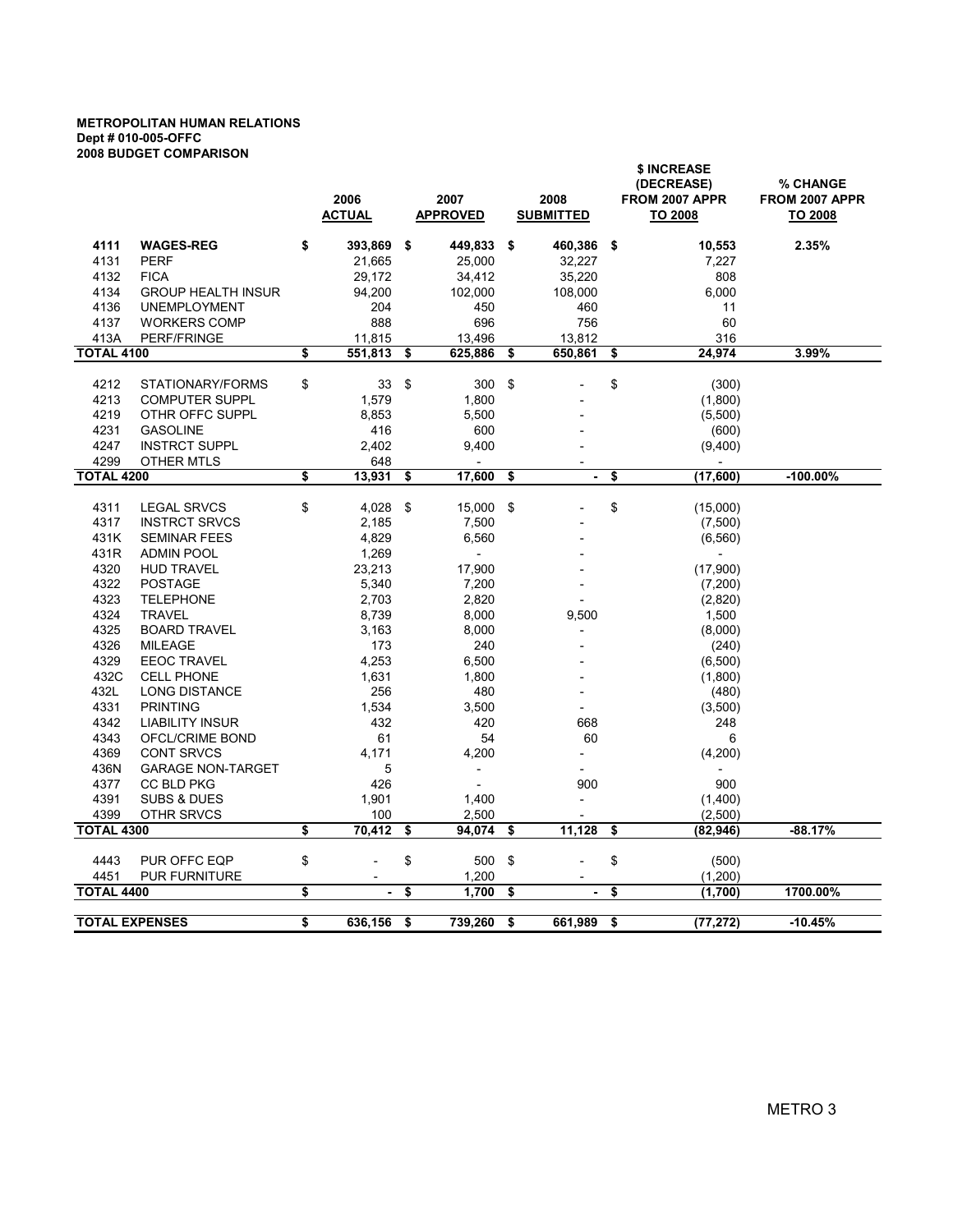| Metropolitan Human Relations 2008-2012 Capital Improvement Program |                                               |                                      |                                 |                    |                             |       |       |  |  |  |  |
|--------------------------------------------------------------------|-----------------------------------------------|--------------------------------------|---------------------------------|--------------------|-----------------------------|-------|-------|--|--|--|--|
|                                                                    | <b>FUNDING SOURCE CODE:</b>                   | <b>GRP-Grant Pending</b>             |                                 |                    | PT-Property Tax             |       |       |  |  |  |  |
|                                                                    | <b>CC-Cumulative Capital Fund</b>             | LE-Lease                             |                                 |                    | RB-Revenue Bond             |       |       |  |  |  |  |
|                                                                    | <b>CDBG-Community Development Block Grant</b> | InfraBd-Infrastructure Bond          |                                 |                    | <b>ST-State Source</b>      |       |       |  |  |  |  |
|                                                                    | CEDIT-Co. Economic Development Income Tax     | <b>LRS-Local Roads &amp; Streets</b> |                                 |                    | <b>SU-Sewer Utility</b>     |       |       |  |  |  |  |
|                                                                    | <b>CO-County Source</b>                       | MISC-Miscellaneous                   |                                 |                    | SWU-Stormwater Utility      |       |       |  |  |  |  |
|                                                                    | FED-Federal Source                            | MVH-Motor Vehicle Highway            |                                 |                    | TIF-Tax Increment Financing |       |       |  |  |  |  |
|                                                                    | <b>GOB-General Obligation Bond</b>            |                                      | PCBF-Park Cumulative Bldg. Fund |                    | UF-User Fee                 |       |       |  |  |  |  |
|                                                                    | <b>GRA-Grant Approved</b>                     | <b>PS-Private Source</b>             |                                 |                    | <b>WU-Water Utility</b>     |       |       |  |  |  |  |
| Item#                                                              | <b>Project Title &amp; Description</b>        | <b>Funding</b>                       |                                 | <b>Expenditure</b> |                             |       |       |  |  |  |  |
|                                                                    |                                               | <b>Source</b>                        | 2008                            | 2009               | 2010                        | 2011  | 2012  |  |  |  |  |
|                                                                    | Computer                                      | <b>FED</b>                           | 2,000                           | 5,500              | 5,500                       | 2,000 | 2,000 |  |  |  |  |
| 2                                                                  | Printer replacement                           | <b>FED</b>                           |                                 | 500                | 000                         | 1.000 | 1.000 |  |  |  |  |
| 3                                                                  | Vehicle                                       | LE-Lease                             | 25,000                          |                    |                             |       |       |  |  |  |  |
| 4                                                                  | Upgrade/Coordinate Office Furnishings         | <b>FED</b>                           | 2,500                           | 1,200              | ,200                        | .200  | 1,200 |  |  |  |  |
| 5                                                                  | Office Equipment                              | <b>FED</b>                           | 1,500                           | 500                | 500                         | 500   | 500   |  |  |  |  |
| <b>TOTAL</b>                                                       |                                               |                                      | 31,000                          | 7.700              | 8.200                       | 4.700 | 4,700 |  |  |  |  |